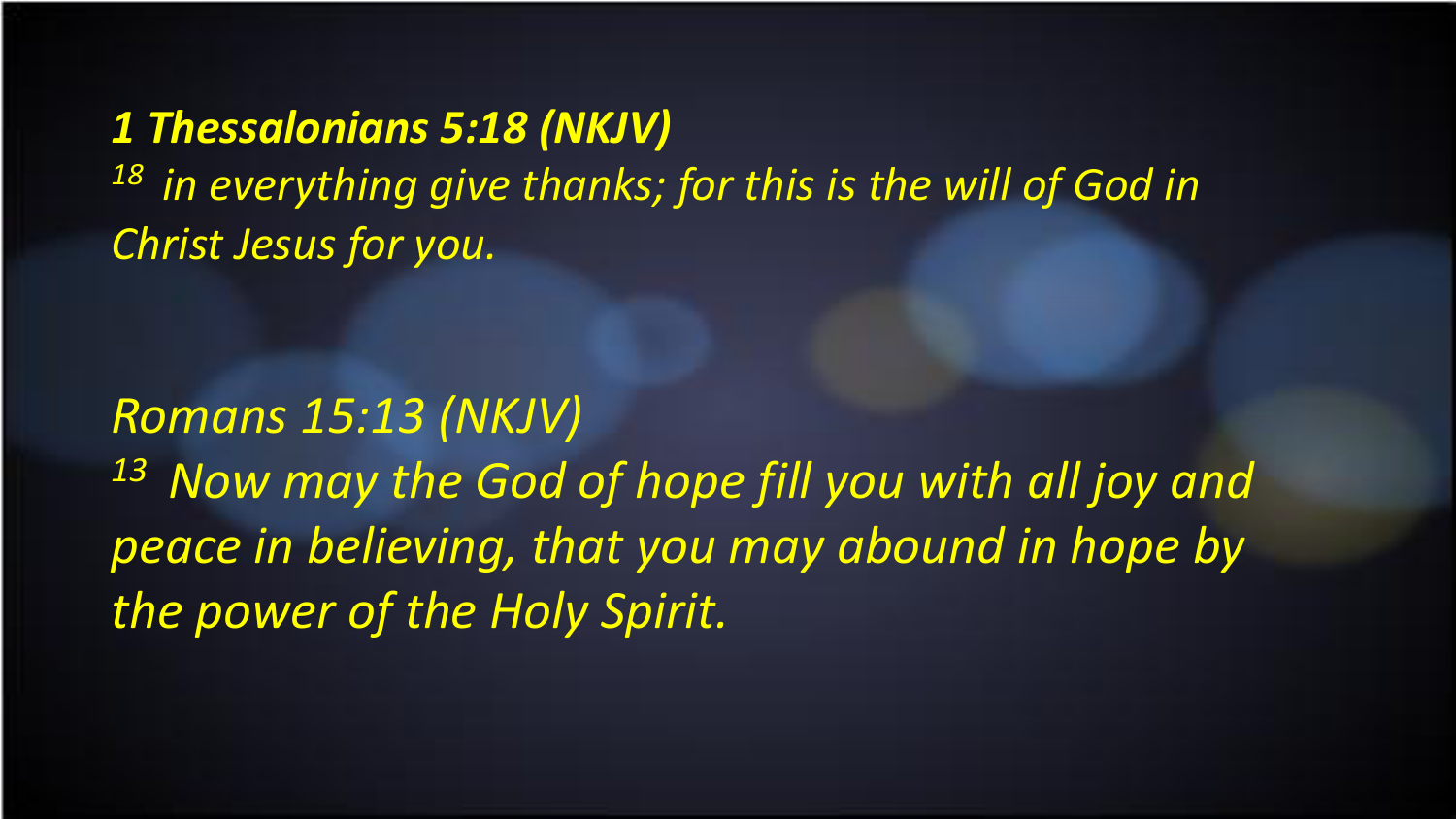## **The Joy of Hope**

#### *Romans 15:13 (NLT2)*

*13 I pray that God, the source of hope, will fill you completely with joy and peace because you trust in him. Then you will overflow with confident hope through the power of the Holy Spirit.*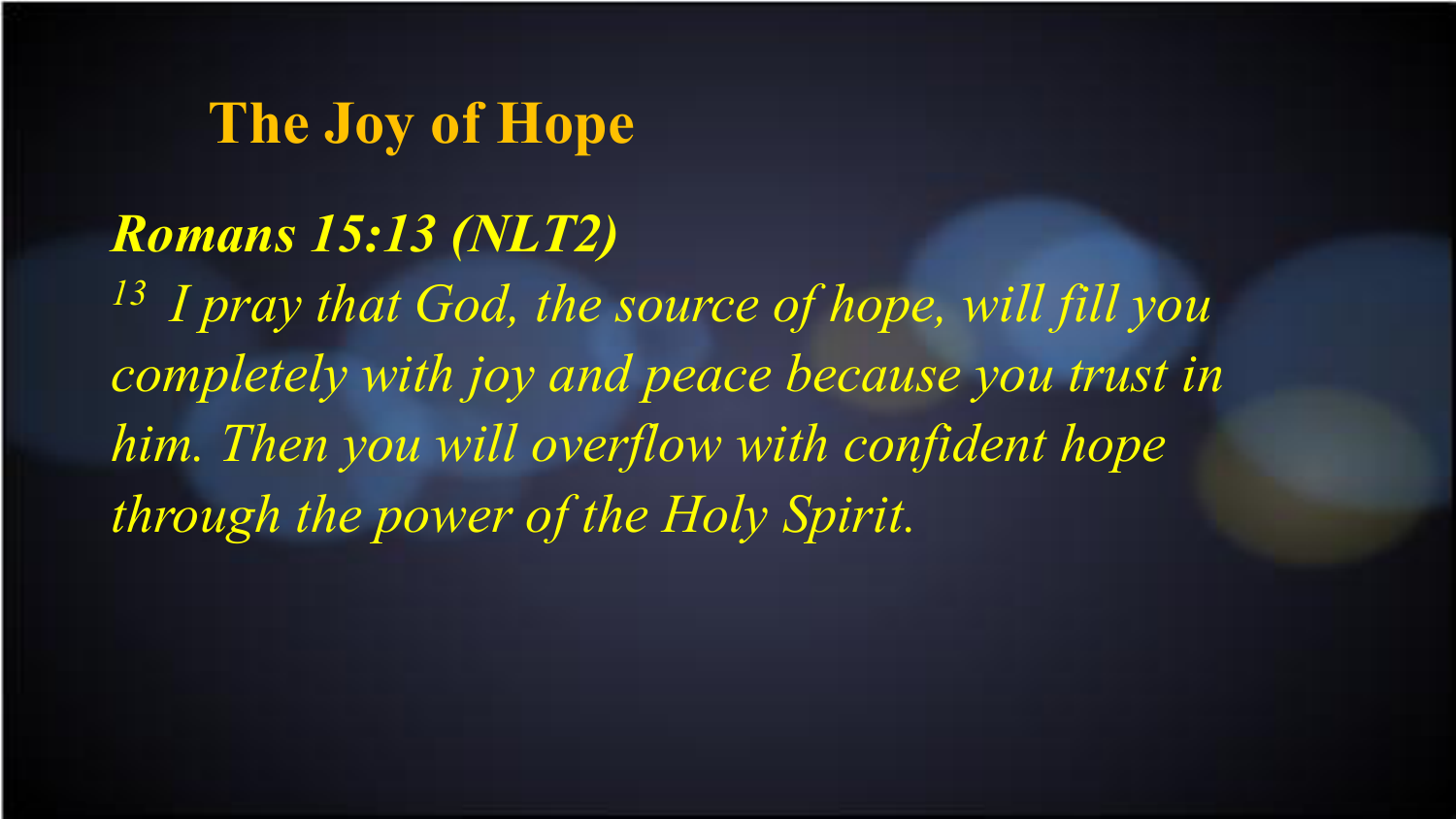### **I. God Alone is Our Source of Hope.**

#### *Romans 14:17 (NLT2)*

*17 For the Kingdom of God is not a matter of what we eat or drink, but of living a life of goodness and peace and joy in the Holy Spirit.* 

That is living the kingdom life: goodness, peace and joy in the Holy Spirit. He is the source.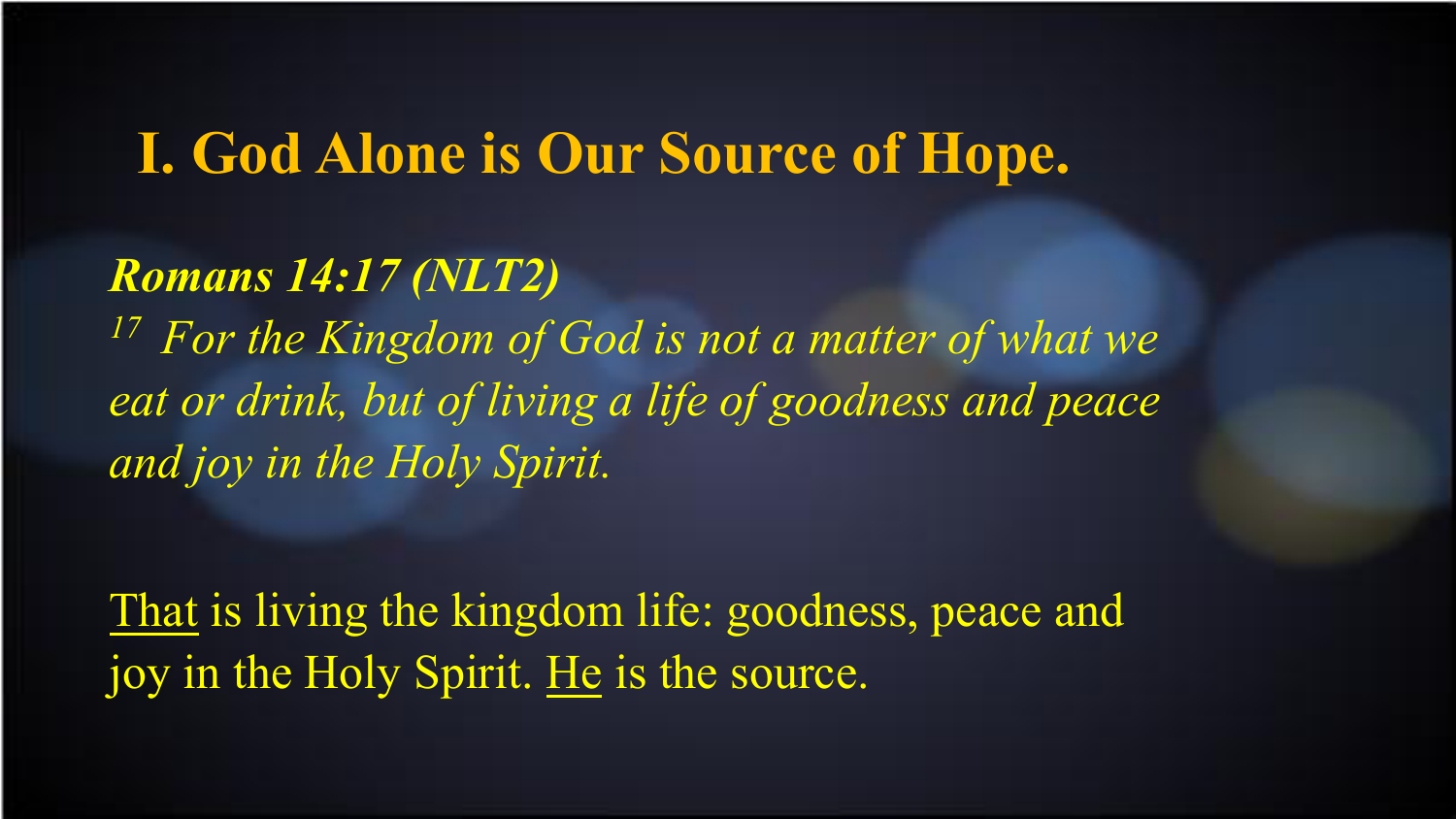**II. The only way we can drink from the well of Joy is to Trust God – to believe Him.**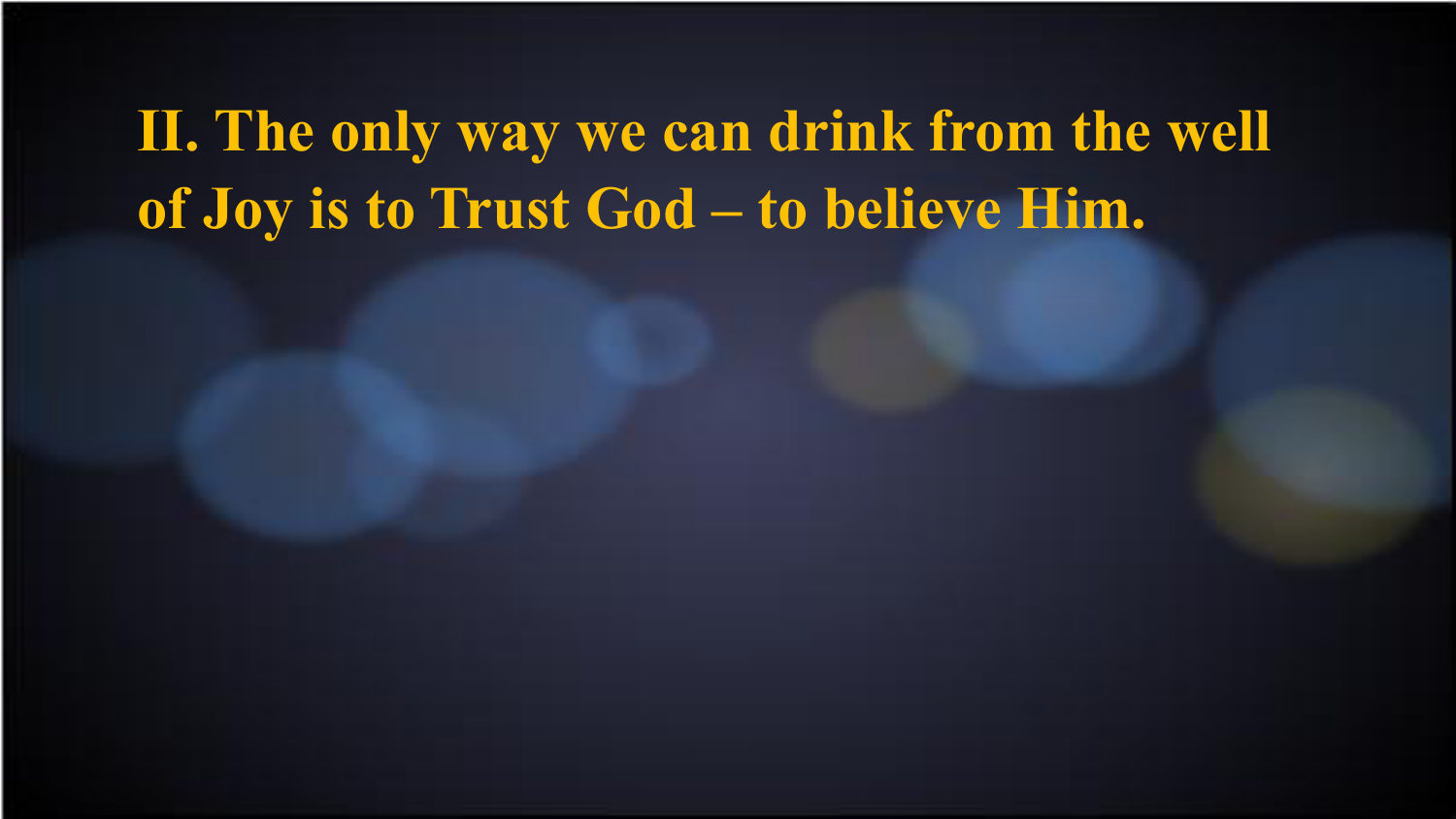#### *Psalm 30:5 (NLT2)*

*5 For his anger lasts only a moment, but his favor lasts a lifetime! Weeping may last through the night, but joy comes with the morning.*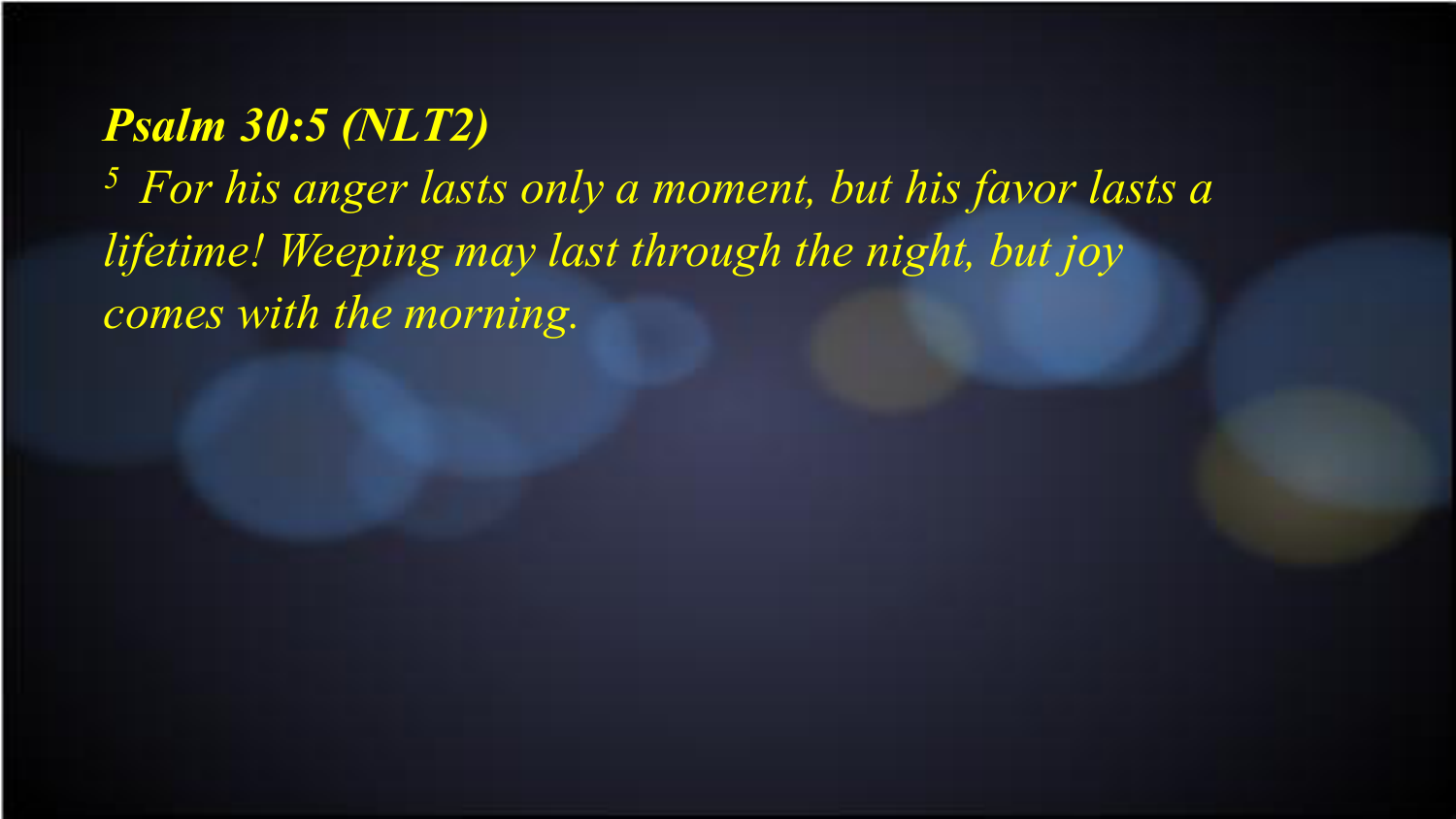#### **JEREMIAH**

*16 When I discovered your words, I devoured them. They are my joy and my heart's delight, for I bear your name, O LORD God of Heaven's Armies. Jeremiah 15:16 (NLT2)* 

#### **PETER**

*3 By his divine power, God has given us everything we need*  for living a godly life. We have received all of this by coming *to know him, the one who called us to himself by means of his marvelous glory and excellence. 2 Peter 1:3 (NLT2)*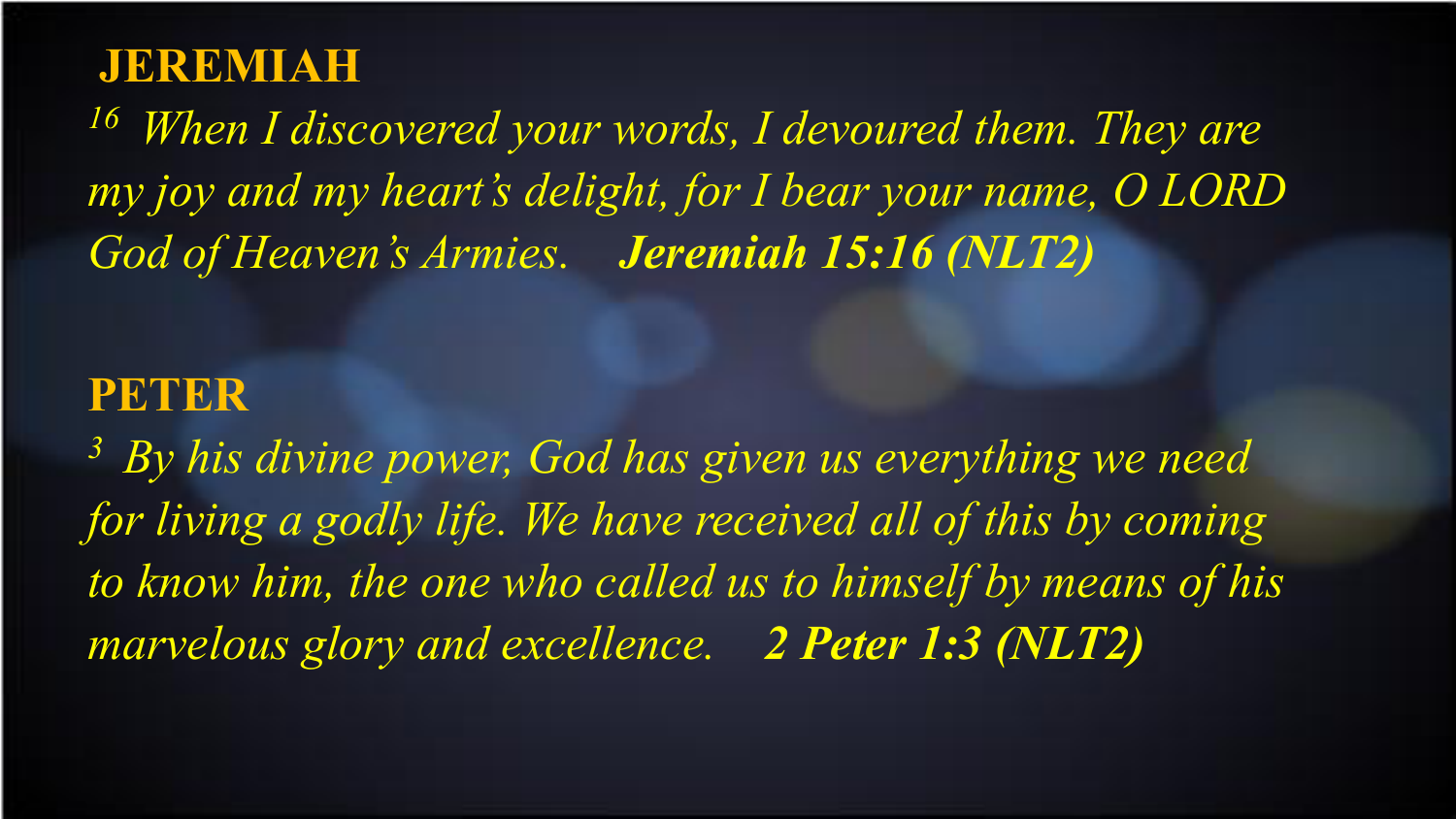#### **DAVID**

*143 As pressure and stress bear down on me, I find joy in your commands. Psalm 119:143 (NLT2)* 

*74 May all who fear you find in me a cause for joy, for I have put my hope in your word. Psalm 119:74 (NLT2)*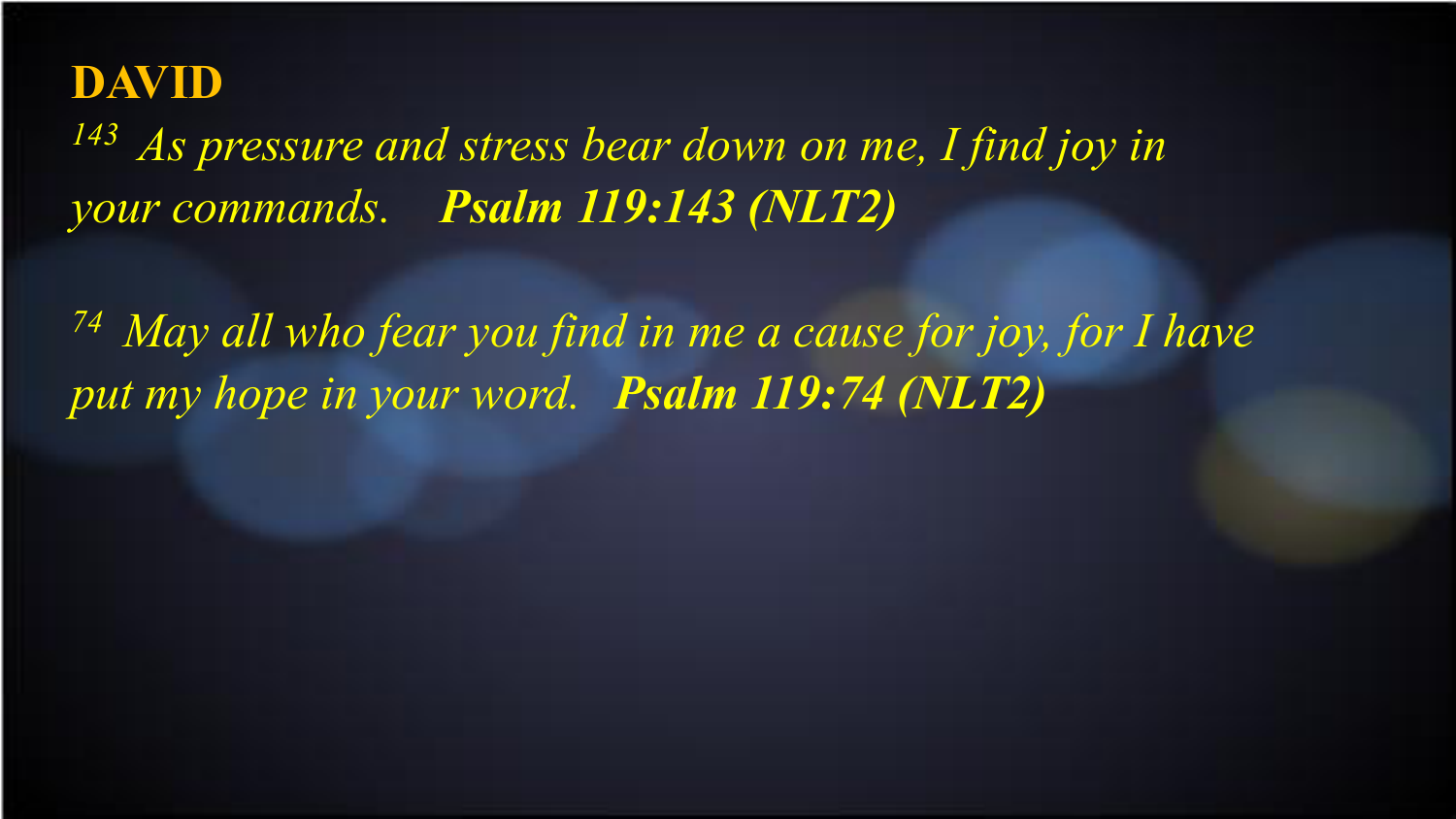*1 Bless the LORD, O my soul; And all that is within me, bless His holy name!* 

- *2 Bless the LORD, O my soul, And forget not all His benefits:*
- *3 Who forgives all your iniquities, Who heals all your diseases,*
- *4 Who redeems your life from destruction, Who crowns you with lovingkindness and tender mercies,*
- *5 Who satisfies your mouth with good things, So that your youth is renewed like the eagle's. Psalm 103:1-5 (NKJV)*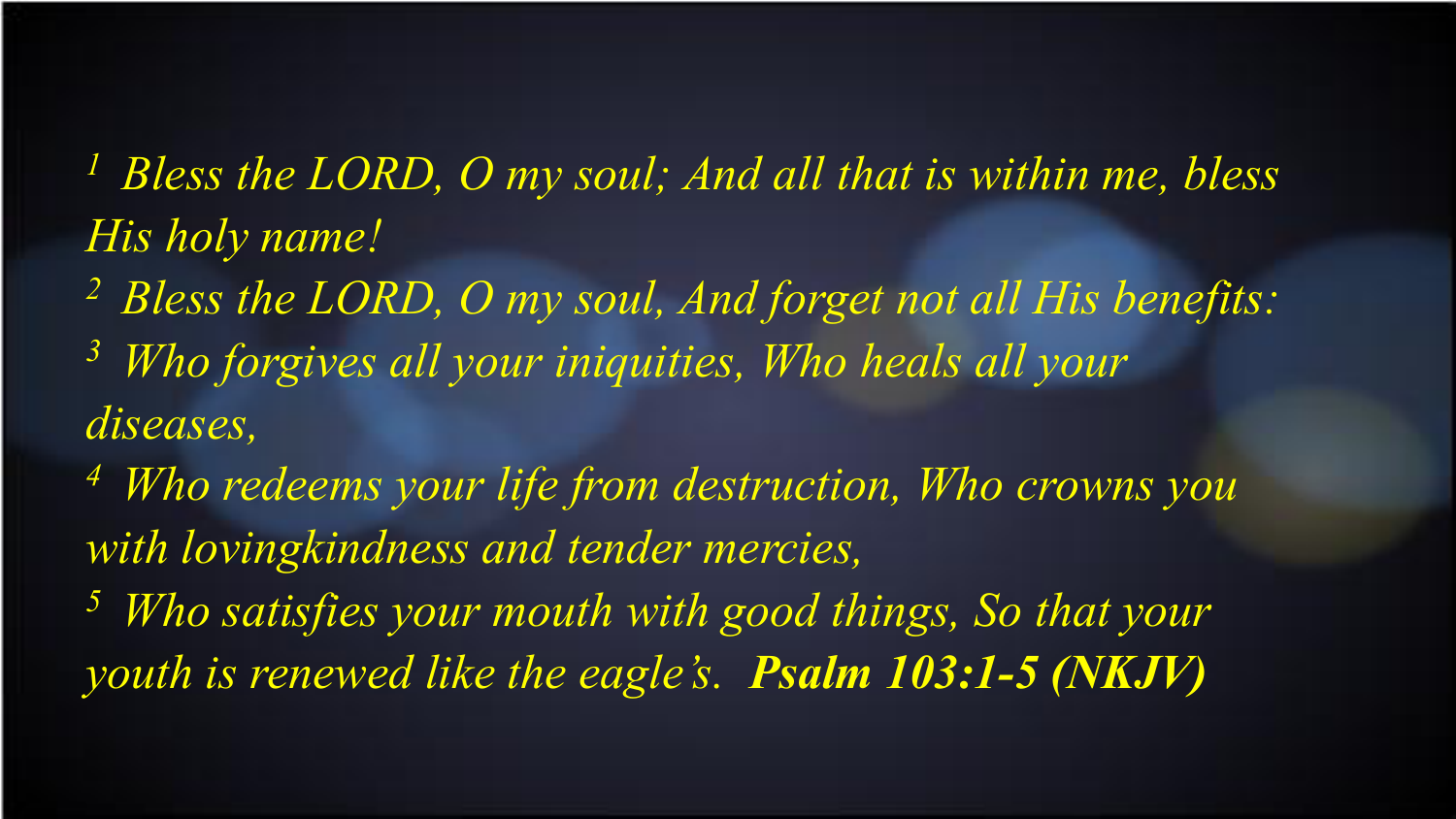*6 Now David was greatly distressed, for the people spoke of stoning him, because the soul of all the people was grieved, every man for his sons and his daughters. But David strengthened himself in the LORD his God. 1 Samuel 30:6 (NKJV)*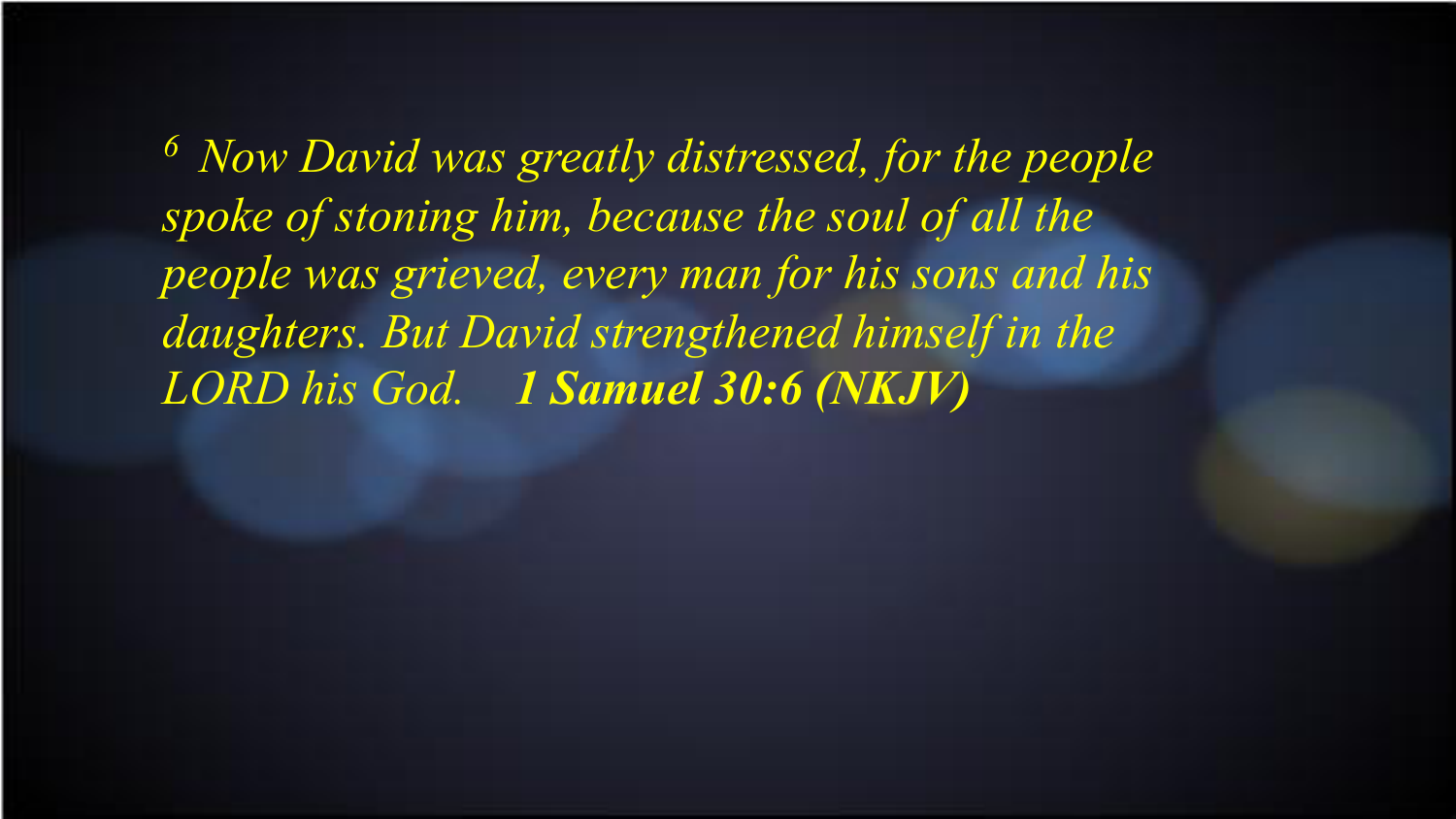# III. We Rejoice because we Trust God. We Believe His Word…

*13 I pray that God, the source of hope, will fill you completely with joy and peace because you trust in him. Then you will overflow with confident hope through the power of the Holy Spirit. Romans 15:13 (NLT2)*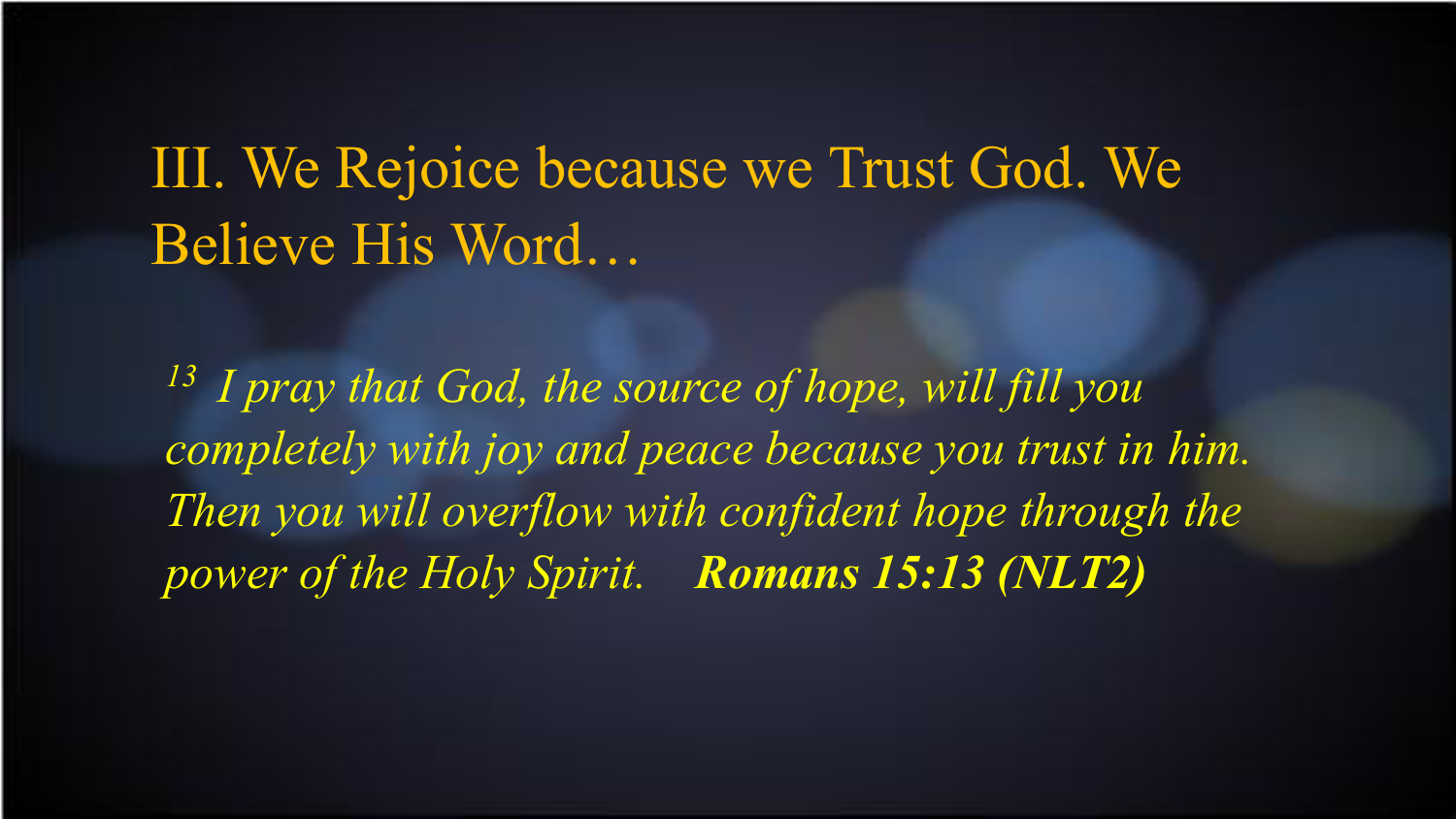Rejoicing in Believing God 's Word releases the Power of the Holy Spirit to act on our behalf.

The Holy Spirit then gives to us Confident Hope which brings peace and joy in our lives.